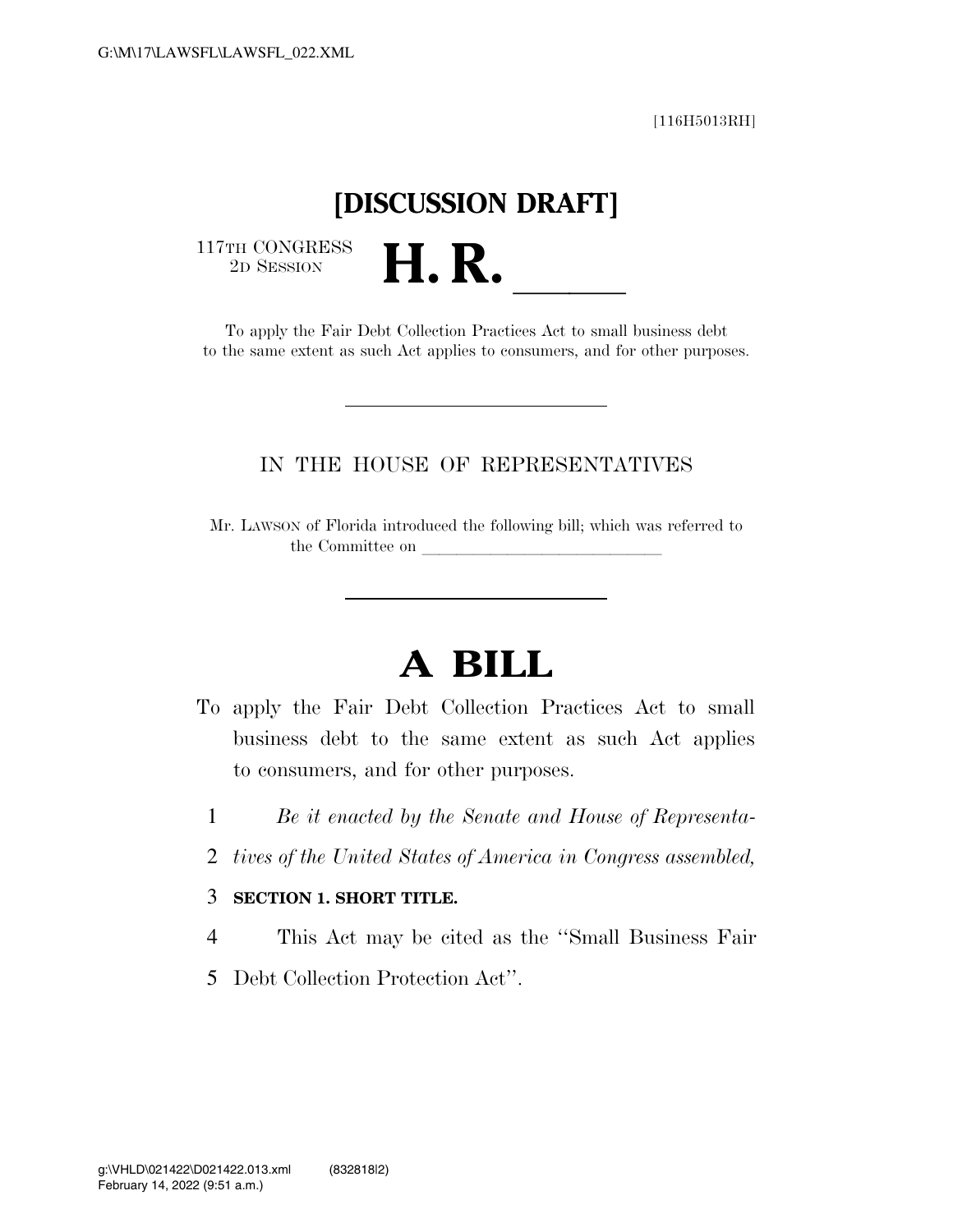**SEC. 2. FAIR DEBT COLLECTION PRACTICES FOR LOANS TO SMALL BUSINESSES.**  (a) IN GENERAL.—The Fair Debt Collection Prac- tices Act (15 U.S.C. 1692 et seq.) is amended— (1) in section 803— (A) by amending paragraph (5) to read as follows: 8 "(5) The term 'debt' means any obligation or alleged obligation to pay money arising out of a transaction, whether or not such obligation has been reduced to judgment.''; and (B) by adding at the end the following new paragraph: 14 ''(9) The term 'commercial credit bureau' means any person which, for monetary fees, dues, or on a cooperative nonprofit basis, regularly engages in whole or in part in the practice of assembling or evaluating commercial credit information or other information on businesses for the purpose of fur- nishing credit reports to third parties, and which uses any means or facility of interstate commerce for the purpose of preparing or furnishing credit re-ports.'';

 (2) by redesignating section 819 as section 820; and

 (3) by inserting after section 818 the following: g:\VHLD\021422\D021422.013.xml (832818|2)

 $\mathfrak{D}$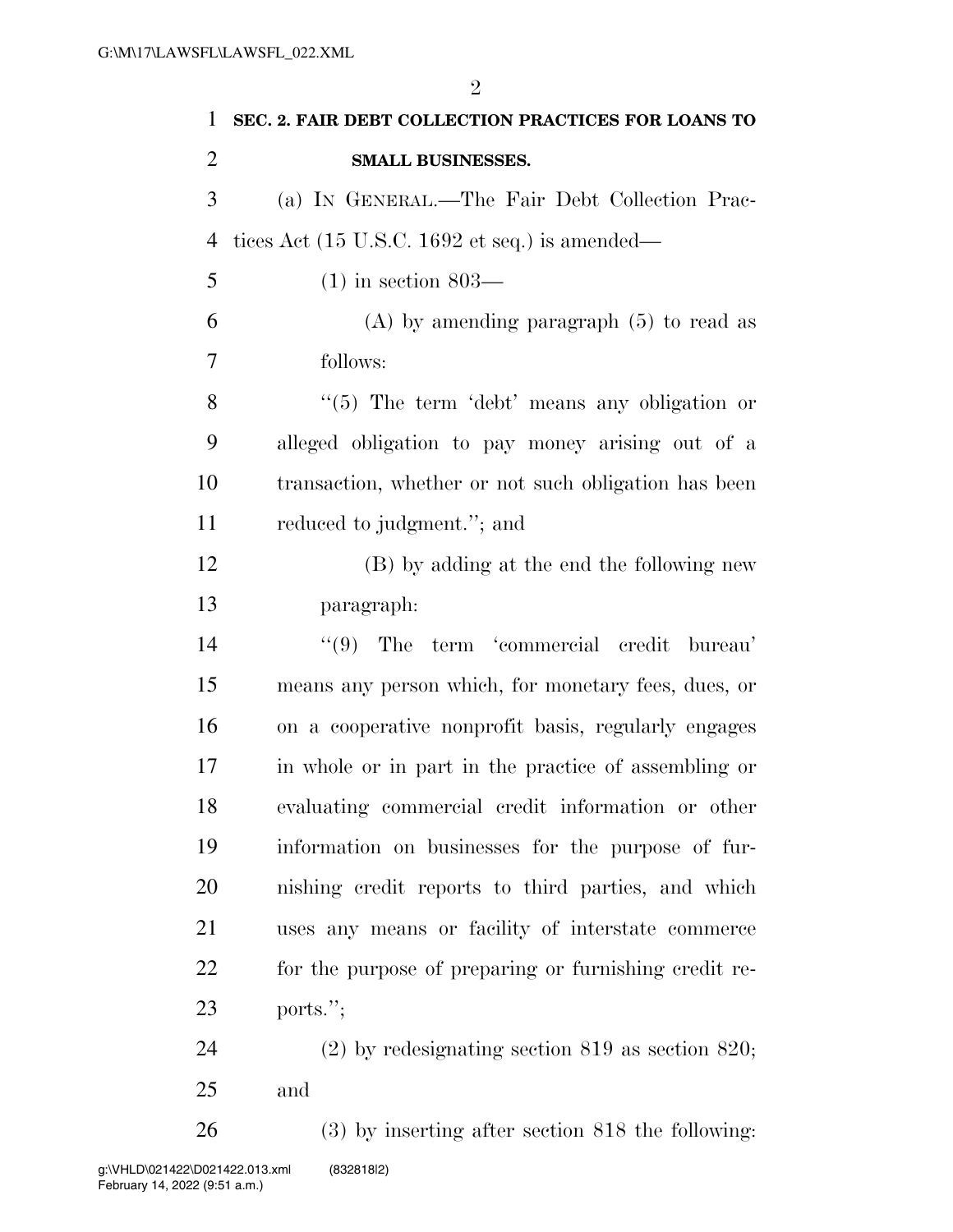### **''§ 819. Application to small business debt**

2 "(a) In GENERAL.—This Act shall apply to small business debt to the same extent as this Act applies to debt of consumers.

 ''(b) SMALL BUSINESS DEBT DEFINED.—The term 'small business debt'—

 $\frac{1}{1}$  means any non-equity obligation or alleged obligation of a partnership, corporation, trust, es- tate, cooperative, association, government or govern- mental subdivision or agency, or other entity that is less than \$5,000,000; and

 ''(2) does not include any obligation or alleged obligation—

14  $((A)$  of an individual; or

15 "'(B) that is primarily for personal, family, or household purposes.''.

 (b) CLERICAL AMENDMENT.—The table of contents for the Fair Debt Collection Practices Act is amended by striking the item relating to section 819 and inserting the following:

''819. Application to small business debt. ''820. Effective date.''.

 (c) CONFORMING AMENDMENTS.—The Fair Debt Collection Practices Act (15 U.S.C. 1692 et seq.) is amended